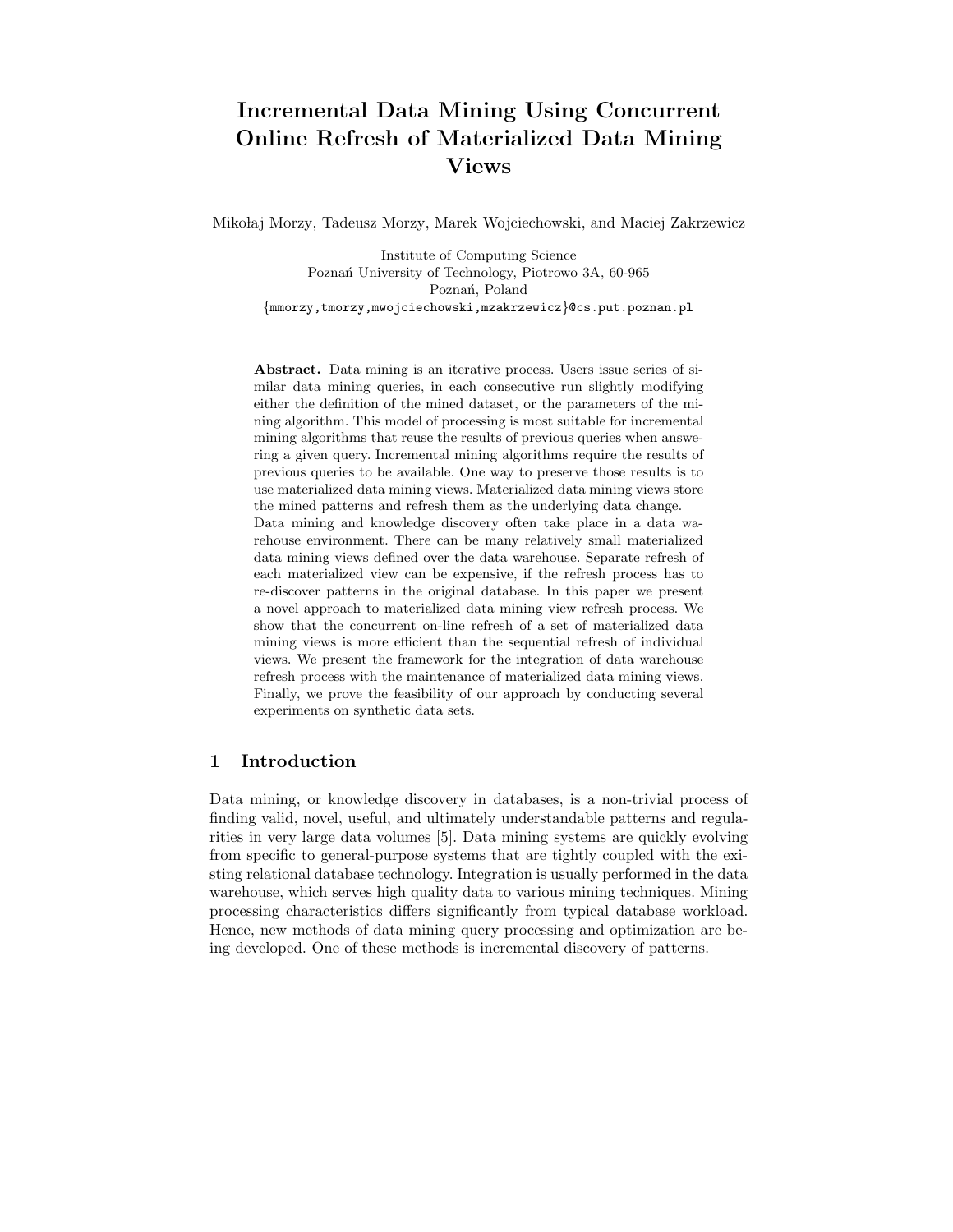The patterns discovered as the result of the execution of a data mining algorithm can be regarded as an answer to a sophisticated database query. A user defines the set of mined data using standard SQL commands and determines the parameters governing a given data mining algorithm. In response, relevant patterns are returned to the user for evaluation. Users usually do not achieve satisfying results immediately. It is an iterative process, where in each consecutive step the user evaluates the patterns and, suitably to the needs, expectations, and experience, modifies either the mined dataset, or algorithm parameters, or both. Because of this iterative and repetitive nature of mining processing, a data mining system must efficiently exploit the results of previous queries when fulfilling user requests. Data warehouses facing similar requirements in on-line analytical processing are materializing the results of queries as snapshots and rewrite incoming queries to use the materialized data. The same principle applies to data mining systems, where previously discovered patterns are stored in materialized data mining views and used to efficiently answer user queries.

The main problem in using materialized patterns gathered during mining is the freshness of the patterns. Each update of the source data can potentially invalidate some or all patterns stored in a materialized data mining view. This is particularly important in a data warehouse, where refresh of the source data happens regularly, often on a daily or even hourly basis. To cope with this problem, incremental mining techniques were proposed that aim at efficient maintenance of materialized patterns by running the base algorithm only on the difference set, and minimizing the number of full data reads necessary to validate the patterns. The main drawback of this approach is the fact, that the proposed methods refresh materialized data mining views separately, disregarding the properties of the data warehouse environment.

The refresh cycle of modern data warehouses becomes more and more frequent. As the result, the volume of the data loaded upon each refresh becomes relatively smaller as compared to the size of the entire data warehouse. On the other hand, the number of materialized data mining views defined in a data warehouse increases. In practice, materialized data mining views that span entire fact tables are rare. Instead of having a single large materialized data mining view, users define several well-focused views that cover a specific area of analysis (e.g., buyers of a particular product, purchases made during particular time of day, etc.). Usually, only a small subset of a huge fact table is used as the data source for such materialized data mining view. Consequently, the probability that a given tuple contained in the data loaded into a data warehouse upon refresh is likely to influence the patterns stored in a materialized data mining view is much smaller than assumed in traditional approaches. In such circumstances, using the entire load of new data and repeating incremental maintenance procedures for all materialized data mining views separately is a waste of resources.

We propose to tackle the problem of materialized data mining view maintenance from another perspective. Our solution is concurrent online refresh of a set of materialized data mining views. In our approach the maintenance of materialized data mining views becomes an integral part of the data warehouse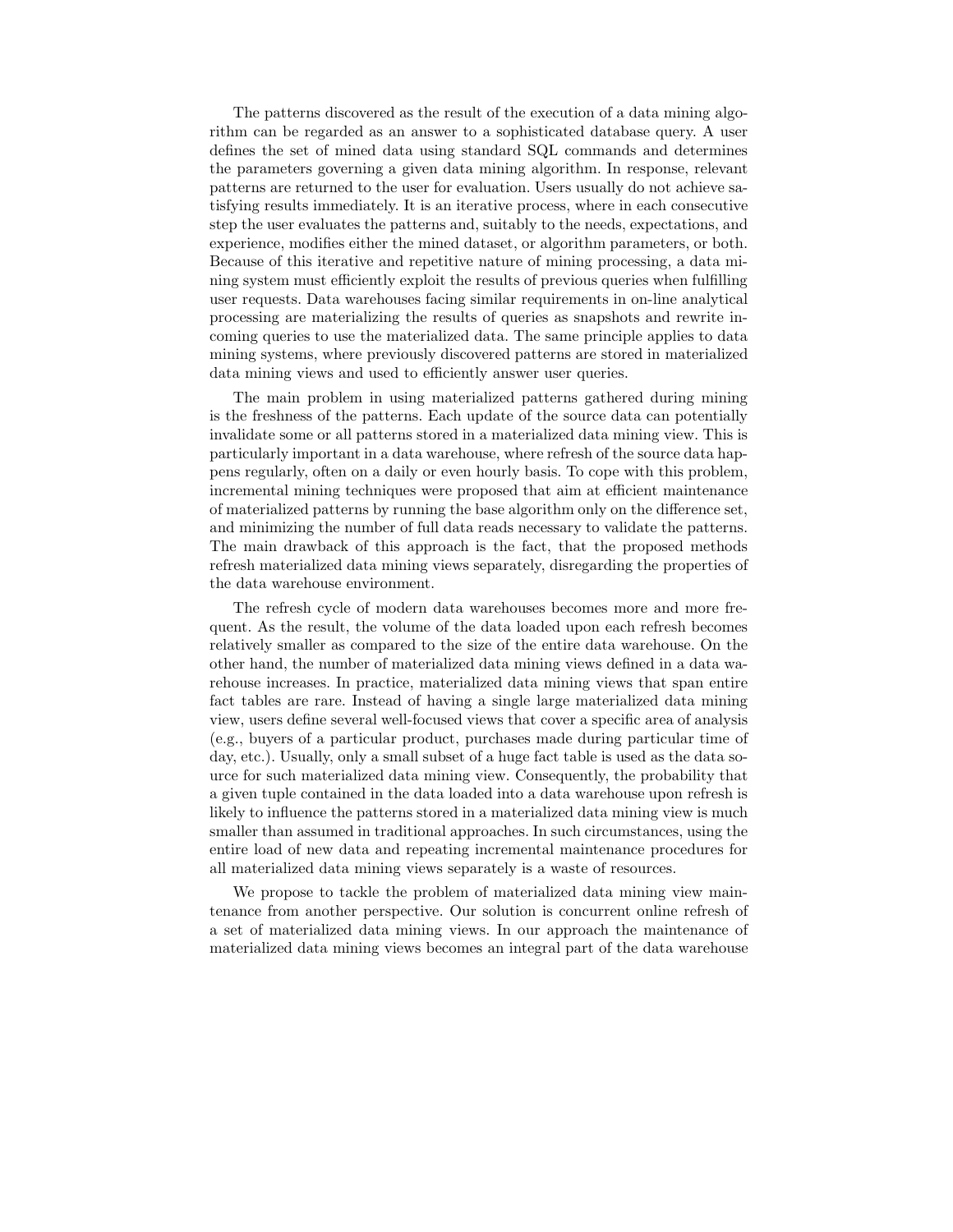refresh process. When a tuple is loaded into the warehouse, materialized data mining views that could become affected by that tuple are updated simultaneously. In this paper we present a framework for online maintenance of a set of materialized data mining views. We argue that our assumptions are reasonable with respect to practical data warehouse implementations. Our contribution is the following. We demonstrate the structure for fast lookup of candidate materialized data mining views that could become affected by an insert of a tuple. We present a novel algorithm for concurrent online incremental mining and we experimentally prove the feasibility of the proposed approach by comparing our algorithm with other algorithms. Experimental comparison of our algorithm with two algorithms proposed in the literature so far (Apriori and IUA) shows that our algorithm outperforms previous proposals.

The remainder of the paper is organized as follows. Following this paragraph we present the related work and definitions of basic terms used throughout the paper. The idea of using materialized results of previous data mining queries to answer subsequent user requests is presented in Section 2. In Section 3 we present a novel approach to the materialized pattern maintenance problem which consists in concurrent online refresh of materialized data mining views. Experimental evaluation of our approach is presented in Section 4. The conclusions are contained in Section 5.

#### 1.1 Related Work

The problem of association rule mining was introduced in [2]. The paper identified the discovery of frequent itemsets as a key step in association rule mining. In [3] the authors presented basic algorithm called Apriori, which quickly became the seed of several other data mining algorithms. The first algorithm for maintaining discovered association rules using incremental technique, called FUP, was proposed in [4]. In [13] a new Incremental Updation Algorithm (IUA) was proposed. IUA minimized the number of full database scans to discover association rules in the updated data using the idea of the negative border of the collection of frequent itemsets [7].

The work on materialized views started in the 1980s. Multiple algorithms for view maintenance were developed [12]. Further research led to the creation of cost models for materialized view maintenance and applying views to enforce integrity constraints in databases. A summary of view maintenance techniques can be found in [6]. Materialized data mining views were first proposed in [10], and quickly became an important tool in data mining query optimization [8,9, 14]. To the best of our knowledge the idea of concurrent online refresh of a set of materialized data mining views has not been presented yet.

#### 1.2 Basic Definitions

Let  $I = \{i_1, \ldots, i_n\}$  be a set of literals called items. Let D be a set of variable length transactions and  $\forall T \in D : T \subseteq I$ . We say that the transaction T supports an item x if  $x \in T$ . We say that the transaction T supports an itemset X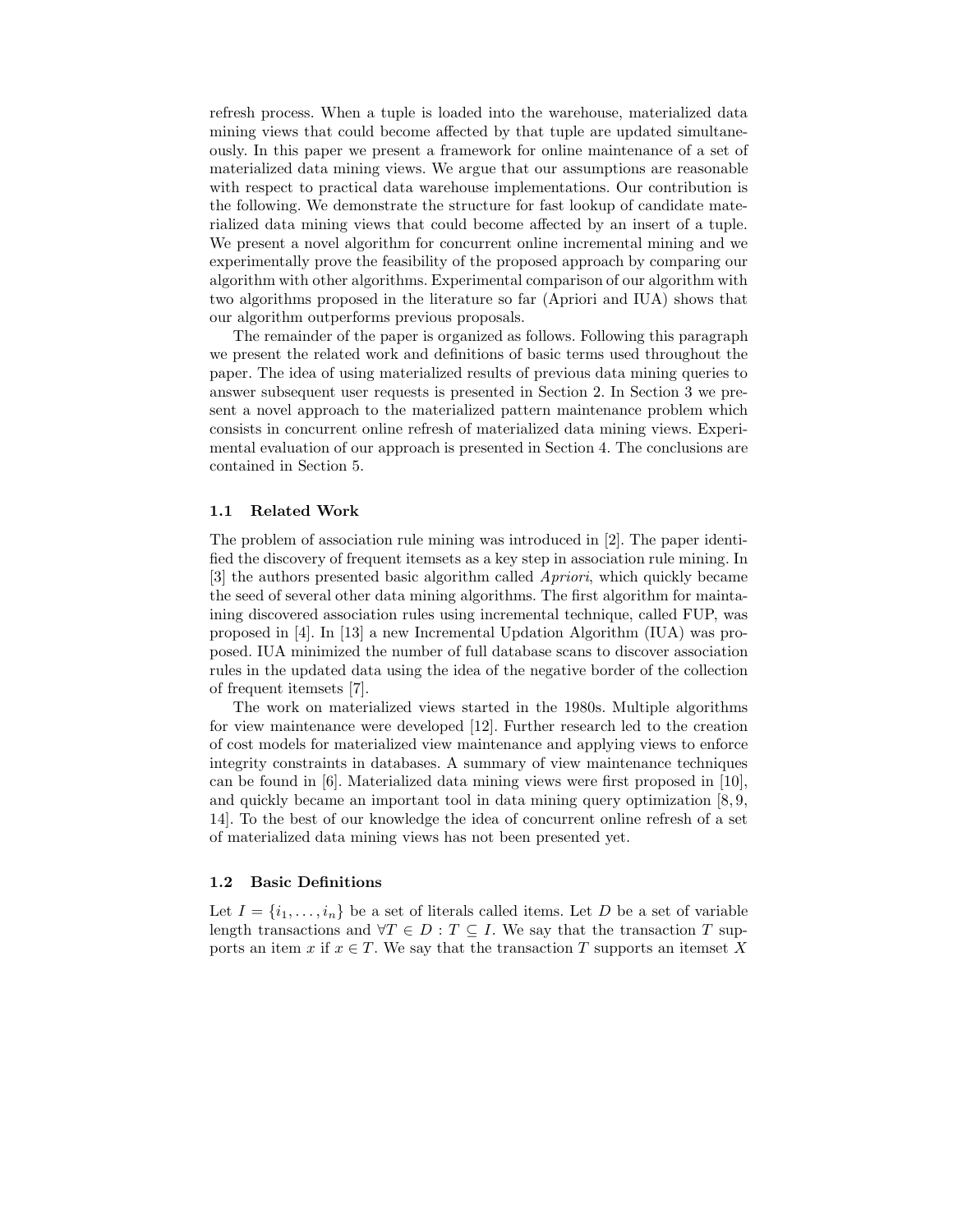if it supports every element  $x \in X$ . The *support* of an itemset is the number of transactions supporting the itemset. The problem of discovering frequent itemsets consists in finding all itemsets with the support higher than user-defined minimum support threshold denoted as minsup. An itemset with the support higher than *minsup* is called a *frequent itemset*. Given a collection of frequent itemsets L. The negative border  $NBd(L)$  of the collection L consists of all sets  $s_i$ , such that  $s_i \notin L \wedge \forall s'_i \subset s_i : s'_i \in L$ .

An association rule is an implication of the form  $X \to Y$  where  $X \subset I, Y \subset I$ and  $X \cap Y = \emptyset$ . X is called the body of the rule whilst Y is called the head of the rule. Two measures represent statistical significance and strength of a rule. The support of a rule is the number of transactions that support  $X \cup Y$ . The confidence of a rule is the ratio of the number of transactions that support the rule to the number of transactions that support the head of the rule. The problem of discovering association rules consists in finding all rules with support and confidence higher than the user-specified thresholds of minimum support and confidence, called minsup and minconf respectively.

## 2 Data Mining Using Materialized Views

MineSQL [11] is a multi-purpose data mining query language which uses data mining queries to express data mining tasks. The syntax of MineSQL resembles standard SQL and provides excellent means of integration of data mining requests with the underlying database management system. MineSQL allows to issue commands that discover frequent itemsets, association rules, and sequential patterns. MineSQL uses additional data types (e.g. SET, ITEMSET, RULE) as well as operators and functions for those data types (e.g. CONTAINS, BODY $(x)$ ,  $HEAD(x)$ . The following data mining query discovers all association rules with support higher than 2.5% and confidence higher than 70%, which contain an item 'Bordeaux Pomerol' in the body of the rule. Mining is performed over transactional data on premium customers for the 2nd half of the year 2004 .

```
MINE RULE r, HEAD(r), BODY(r)
FOR products FROM (
  SELECT SET(product) AS products
 FROM PurchaseFacts
  WHERE time_id >= '01.07.2004'
    AND time_id <= '31.12.2004'
    AND customer_type = 'Premium'
  GROUP BY transaction_id )
WHERE SUPPORT(r) > 0.025AND CONFIDENCE(r) > 0.7AND BODY(r) CONTAINS TO_SET('Bordeaux Pomerol');
```
In traditional databases a view defines a mapping function from a set of base relations to the derived relation. The function is computed upon each reference to the view. Views hide complex data structures from a user and provide an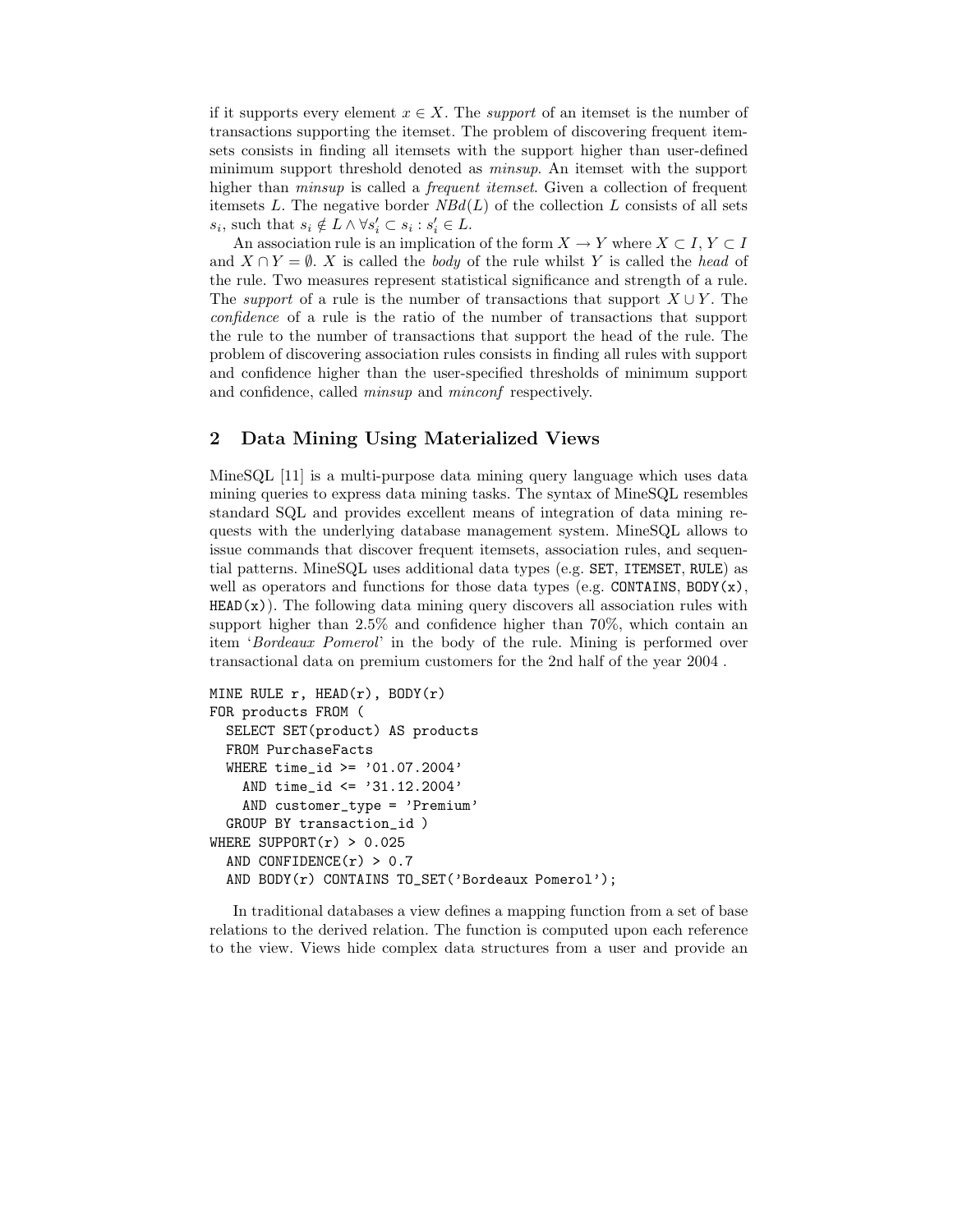additional independence layer between an application and the underlying database schema. Changes occurring in the database schema are reflected only in the view definition with no impact on the end-user application. In order to avoid computational overhead, the contents of the view can be materialized in the database. The materialized copy of the data can be quickly accessed, thus bypassing expensive computation of the view. Data stored in a materialized view are not automatically refreshed when base relations change. Therefore, view maintenance techniques are necessary to reflect changes that occur in base relations of a materialized view. Often, modifications of base relations affect only a part of the materialized view. Incremental view maintenance techniques avoid recomputation of the entire view contents by determining the parts of the materialized view that should be updated.

Similarly to traditional database views, data mining views can be used to simplify application development, hide the complexity of data mining algorithms behind standard view interface, and enable incremental mining techniques by materializing results of data mining queries for further processing. Consider the following MineSQL statement that defines a materialized data mining view v\_saint\_emilion.

```
CREATE MATERIALIZED VIEW v_saint_emilion
REFRESH 7 AS
MINE RULE r, BODY(r), SUPPORT(r), CONFIDENCE(r)
FOR products FROM (
 SELECT SET(product) AS products
 FROM PurchaseFacts
 WHERE time_id >= '01.01.2004'
    AND time_id <= '31.12.2004'
  GROUP BY transaction_id
 HAVING AVG(price) >= 10 )
WHERE SUPPORT(r) > 0.025AND HEAD(r) CONTAINS TO_SET('Saint Emilion');
```
The definition of the view contains two classes of constraints: database constraints appear within the WHERE clause in the SELECT subquery, whereas mining constraints appear within the WHERE clause in the MINE statement. Database constraints delimit the part of the database that constitutes the source dataset. Mining constraints define patterns that are interesting to the user. Materialized data mining view not only separates the user from the technical details of the underlying mining algorithm, but provides the storage for discovered patterns. Every pattern in a materialized data mining view has a timestamp representing its creation time and validity period. One can provide the REFRESH clause that defines the period after which the contents of the materialized data mining view should be refreshed. Materialized views can be refreshed manually or automatically. The refresh of a materialized view could be performed by an incremental mining algorithm, or could involve the recomputation of the entire view.

The importance of materialized data mining views stems from the fact that the contents of the materialized data mining view can be used to efficiently an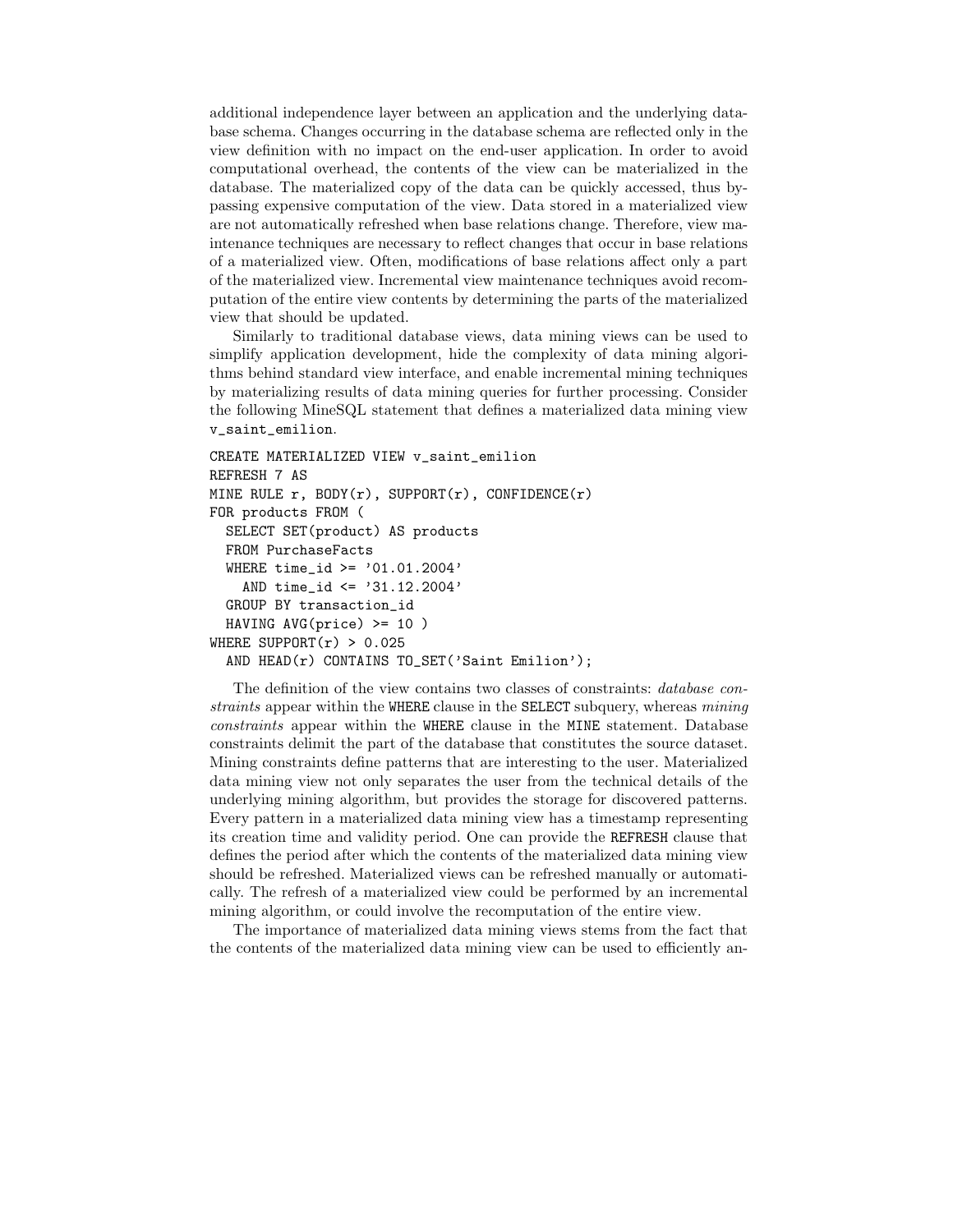swer a data mining query which is similar to the materialized view definition. Depending on the relations between a query and the view definition, several different mining methods are available. These methods include incremental mining, complementary mining, verifying mining, and full mining. Data mining query optimization using materialized data mining views is covered in [8, 14].

# 3 Concurrent Online Refresh of Materialized Data Mining Views

Data warehouse is an integrated collection of high-quality data supporting decision making. Based on this data, users can define multiple, possibly overlapping, collections of related data that serve as data sources for data mining queries. We argue that in typical applications users perform a focused selection of source data of interest and constraint their data mining activities to the selected subsets of the original data. We attribute this behavior to the fact that very large volumes of data produce patterns that are too general to be useful in analysis and decision making. Rather, users concentrate on smaller sets of data that are relevant to a given data mining query. After determining the subset of interesting data and setting the parameters of a mining algorithm, users can store their mining activity as a materialized data mining view and decide on the refresh frequency. Therefore, one should perceive a data warehouse as an environment for multiple different materialized data mining views that can be refreshed and maintained independently. Moreover, as changes to the data warehouse do not happen continuously over time, but are loaded in chunks during periodical data warehouse refresh, the refresh of materialized data mining views can be integrated with the process of the entire data warehouse refresh. It is worth noticing that during data warehouse refresh, when new tuples are loaded into base tables, they do not necessarily invalidate all materialized data mining views. Whether a tuple invalidates the patterns stored in a materialized data mining view or not, depends solely on the definition of the materialized data mining view, in particular, on the database constraints of the view.

In our implementation we are using a special index table to store the definitions of materialized data mining views. For all database tables that are used as the source for data mining views, table attributes are mapped to columns in the index table. Each materialized data mining view is described as a single row in the index table. In addition to columns representing attributes of relational tables, the index table stores the thresholds of minimum support and confidence provided in the view definition. If the definition of the materialized data mining view contains a database constraint defined on a base table attribute, this fact is reflected in the index table by inserting the relational operator  $(=,\leq,\geq,\neq,\text{etc.})$  with the associated constant value into the appropriate column of the index table. A special symbol '\*' is used if attributes of a base table are used in the materialized data mining view without any constraints. The index table is used to quickly decide, which of the materialized data mining views defined in the data warehouse are affected by the insertion of a given tuple. This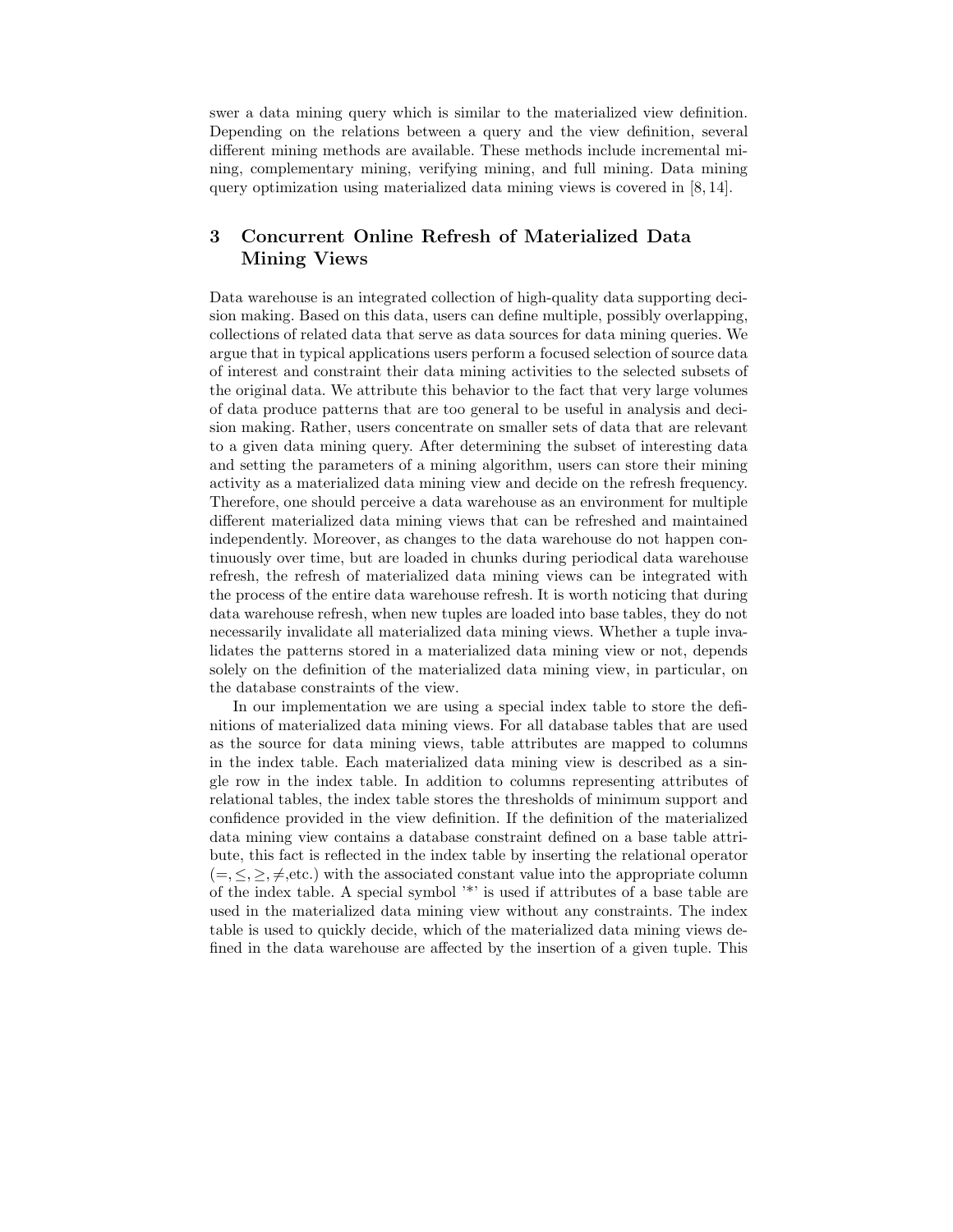is done by comparing the values in the inserted tuple with the constants stored in the appropriate attributes of the index table.

Each materialized data mining view is implemented as a relational table. The table contains both frequent itemsets constituting the answer to the data mining query, and the negative border of the collection of frequent itemsets. Each itemset is represented as a single row having two attributes: a numerical attribute containing the support of the itemset and a collection of items implemented as a nested table of varying length. This schema can be easily extended to support the storage of association rules. Given an association rule  $X \to Y$ . Both X and  $Y$  must be frequent itemsets. Therefore, both itemsets appear in the base relational table. The row representing the itemset  $X$  has an additional column HEADS which is a nested table of head objects. Each head object consists of the numerical confidence measure and the pointer to the itemset forming the head of the rule (in the above example the pointer points to the location of the itemset Y). Analogously, every itemset has an additional column BODIES implemented as a nested table of body objects. Again, each body object consists of the confidence measure of the rule and the pointer to the itemset forming the body of the rule. Pointers are either artificial primary keys or physical row addresses. Using bidirectional pointers to rule elements allows for fast lookup of rules containing a given itemset in the body or the head of the rule.

The algorithm for concurrent online refresh of materialized data mining views, denoted OUA for Online Updation Algorithm, proceeds as follows. The insertion of new tuples into the data warehouse base table triggers the verification procedure. First, definitions of all materialized data mining views defined on the updated base table are retrieved from the index table. Next, values of attributes of a newly inserted tuple are compared to the values of attributes used in database constraints of materialized data mining views. The comparison is performed using a special function which selects appropriate relational operators to test, whether the tuple satisfies all constraints defined in the definition of a materialized data mining view. If the comparison succeeds, the procedure updates the view.

Given a materialized data mining view MDMV and a newly inserted tuple t that affects the view. Let L denote the collection of frequent itemsets present in the materialized data mining view  $MDMV$ . Let  $NBd(L)$  denote the negative border of the collection of frequent itemsets  $L$  and let  $C_k$  denote the collection of candidate itemsets of the size k.

In the first step the set of items contained in the newly inserted tuple  $t$ is divided to form the collection of one-element candidate itemsets  $C_1$ . For all elements in  $C_1$  the algorithm searches for itemsets  $s \in L \cup NBd(L)$ , such that  $s = c$ , and increases the support count of these itemsets. If, during this step, an itemset from the negative border  $NBd(L)$  becomes frequent, it is moved to  $L$  and the negative border is expanded to reflect this move. Next, itemsets  $C_1 \cap L$  are used to generate the set of candidate 2-itemsets  $C_2$ . Observe that only 2-itemsets contained in the inserted tuple are used to grow  $L$  and  $NBd(L)$ . This procedure repeats until no more candidate k-itemsets can be generated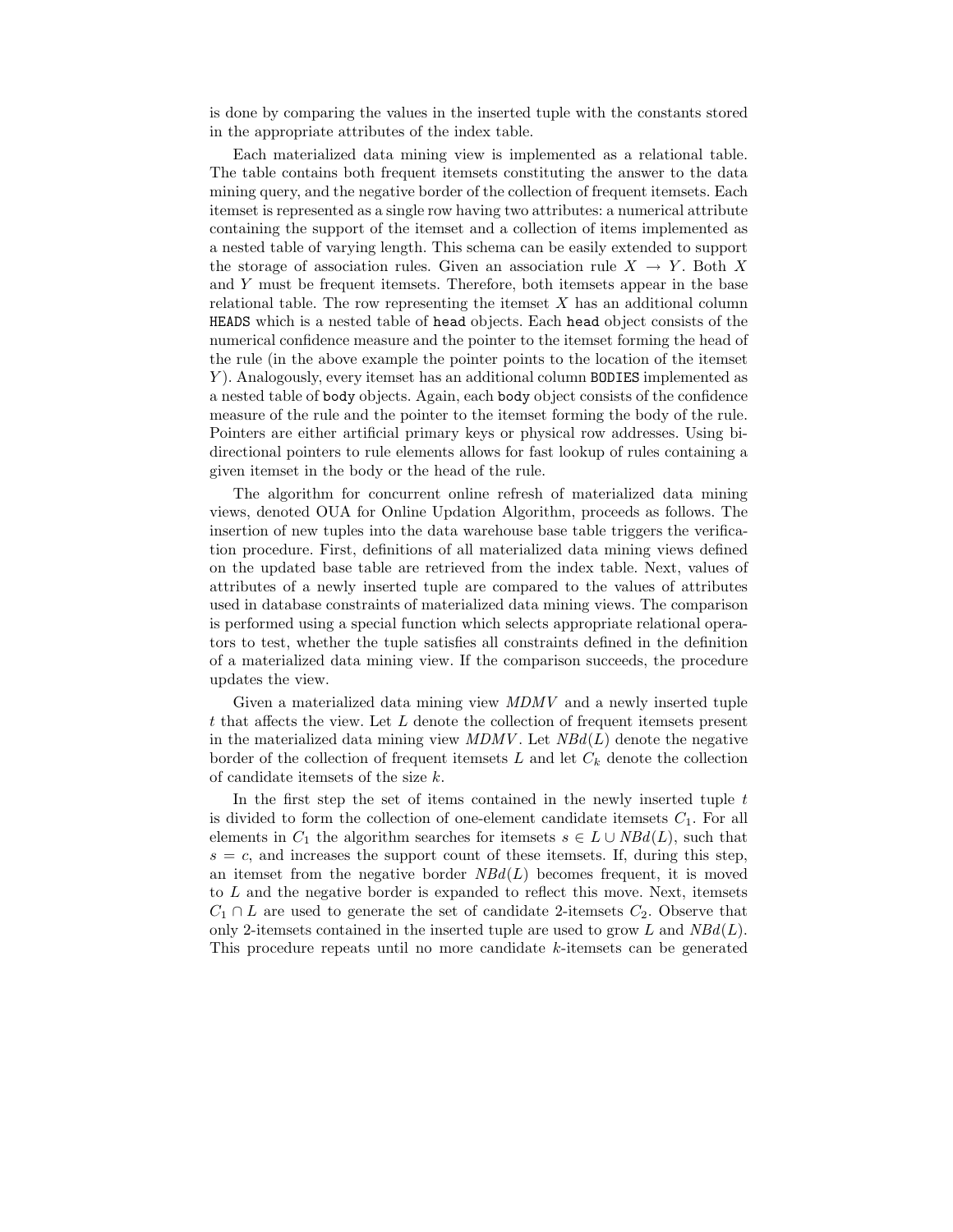(candidates are generated using standard apriori-gen procedure of the Apriori algorithm). After processing all new tuples the algorithm checks if the negative border of the collection of frequent itemsets should be updated. This happens if there is a set that moved from the negative border to the collection of frequent itemsets. This step may require a full database scan.

*Example 1.* Given the materialized view MDMV with  $L = \{A, B, C, AB, AC\}$ and  $N B d(L) = \{ BC \}$ . Let the newly inserted tuple  $t = \langle A, B, C \rangle$ . First, all elements of the tuple  $t$  are used to create the collection of candidate 1-itemsets  $C_1 = \{A, B, C\}$ . This collection is compared with  $L \cup NBd(L)$  and the appropriate support counts are incremented. No itemsets are moved from the negative border to the set of frequent itemsets. Next, the set  $L_1$  is determined as  $L_1 = C_1 \cap L = \{A, B, C\}$ . These itemsets are used to generate the set of candidate 2-itemsets  $C_2 = \{AB, AC, BC\}$ . Again, these itemsets are compared with  $L \cup NBd(L)$  to increase appropriate support counts. As the result, the itemset BC is moved from  $NBd(L)$  to L and the negative border  $NBd(L)$  is expanded with the itemset  $ABC$ . As in previous step, the set  $L_2$  is determined as  $L_2 = C_2 \cap L = \{AB, AC, BC\}.$  This procedure repeats until no new candidates can be generated. Support counts for itemsets from the expanded negative border are determined during additional database scan.

#### 4 Experimental Results

All experiments were conducted on Dell Pentium M 1,4GHz with 768MB of RAM running Windows 2000 and Oracle 9i. Data sets were created using DBGen generator from the Quest Project [1]. Original database contained 100000 transactions, the average size of the transaction was 40, and the number of different items was set to 100000. For comparison we have chosen the basic Apriori algorithm (no incremental mining at all) and Incremental Updation Algorithm [13]. The size of the base table update varied from 500 to 5000 new transactions (i.e., from 0.5% to 5% of the original data volume). The percentage of the original base table covered by the materialized data mining view varied from 2.5% to 50%, the support threshold changed from 1.5% to 5%, the number of materialized data mining views that were simultaneously updated varied from 5 to 20.

The results of experiments are depicted in Figures 1-4. As expected, our algorithm works best when the number of materialized data mining views is large and the degree of coverage of base table is small. Again, we argue that this situation is typical for most applications using data mining techniques within the data warehouse environment. An important factor that affects the performance of our algorithm is the size of the update. For larger updates the cost of processing of each tuple separately surpasses the gain of not reading the update several times (especially when the number of concurrently updated materialized views is small). In such cases Incremental Updation Algorithm is a winner. We believe that this result is not discouraging, because we are observing a continuous shrinking of the data warehouse refresh window. Our algorithm is best suited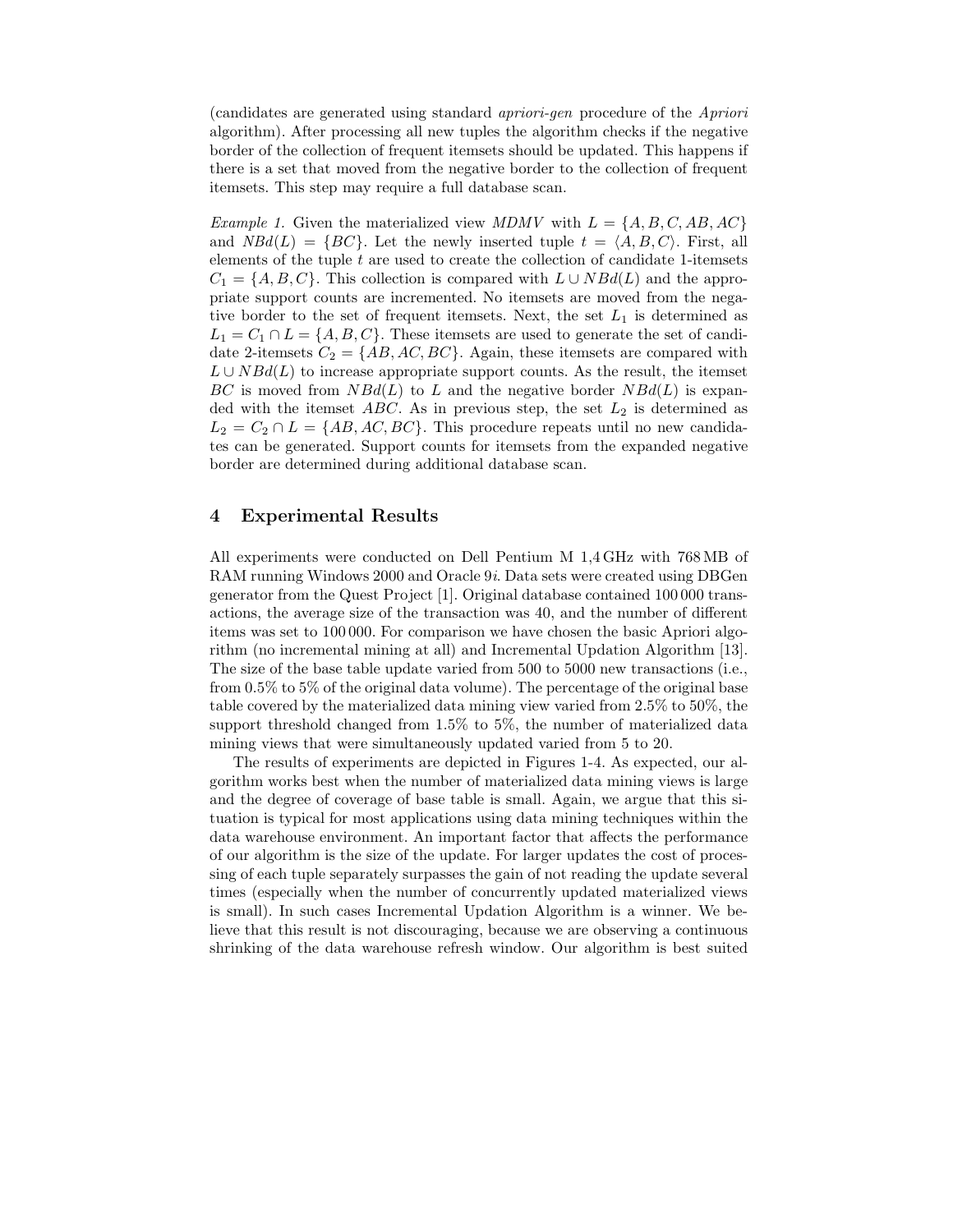

Fig. 3. time vs. number of views Fig. 4. time vs. update size

for frequently refreshed warehouses, where the contents of the data warehouse must be synchronized with operational databases on a daily or hourly basis.

# 5 Conclusions

In this paper we have presented Online Updating Algorithm, which implements a novel approach to materialized data mining view maintenance problem. Instead of performing separate refresh of a set of materialized data mining views we propose to update them simultaneously, during the data warehouse refresh process. Our algorithm outperforms previously proposed methods in environments where many materialized data mining views are defined over relatively small subsets of source data. We argue that this assumption holds in most practical applications, hence our algorithm provides improvement over other approaches.

# References

1. R. Agrawal, M. J. Carey, C. Faloutsos, S. P. Ghosh, M. A. W. Houtsma, T. Imielinski, B. R. Iyer, A. Mahboob, H. Miranda, R. Srikant, and A. N. Swami. Quest: